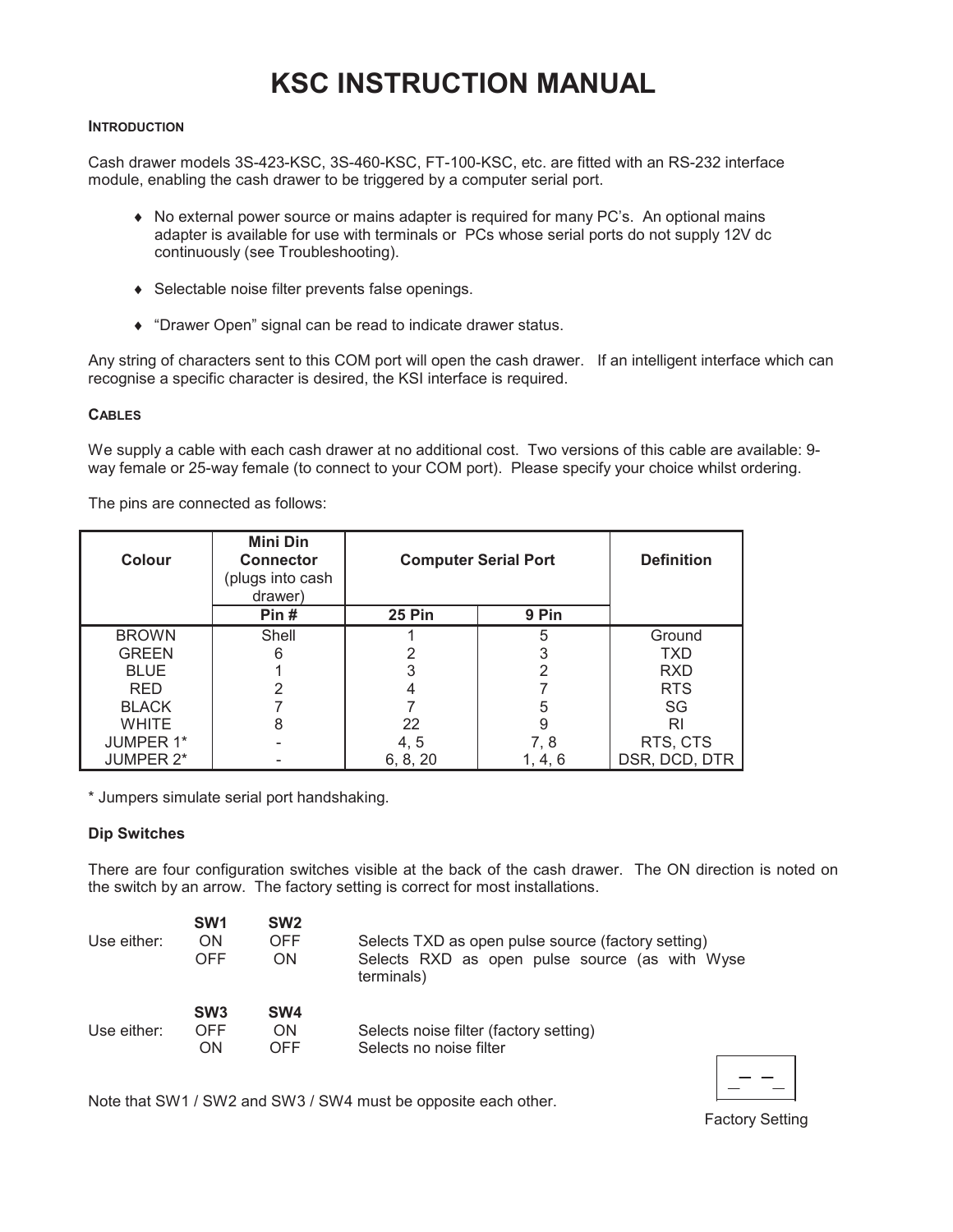# **BAUD RATE**

The recommended baud rate is 1200. If you are using a slow baud rate (110) the high noise filter may reject opening characters as noise. Try setting SW3 ON the SW4 OFF to eliminate the noise filter or use a higher baud rate (1200 to 9600).

# **TESTING**

Make sure centre drawer lock is unlocked. If the manual release is on the right of the drawer it is always unlocked. Plug in the AC mains adapter to jack on rear of drawer if your system requires one for terminals and PCs whose serial ports do not supply 12V dc continuously (see Troubleshooting).

Drawer should open when any string of data is sent to the serial port. The following is one means of doing this from DOS.

C:> MODE COM1:1200,n,8,1

 $C$ :> ECHO xyz%% > COM1

These lines leave output directed to the COM port. Restart the computer before running POS software or other programs.

## **USING THE DRAWER STATUS SIGNAL**

The drawer status signal can be read by software as Ring Indicate (RI). The signal is 12VDC (High) when the drawer is open and Earth (Low) when the drawer is closed.

#### **TROUBLESHOOTING**

- ♦ Re-check the DIP Switches, drawer lock, and interface cable.
- Make sure you are plugged into the desired serial port.
- Try sending more characters in your opening command -- 5 or more, not zeros.
- Try low filter switch setting in the event that trigger signal is weak -- SW3 ON and SW4 OFF.
- Try setting terminal mode switch setting -- SW2 ON and SW1 OFF. Reset to standard settings if drawer does not open.
- Some software turns off the RTS line of the serial interface between drawer openings, which will not allow the capacitors on the interface to change. Software designed to keep RTS High is available upon request. This device may or may not work well with your software. If a software solution is not possible, a mains adapter, available from ICD may be used. The mains adapter must be 12V, 500mA, Negative Centre.
- If cash drawer is connected to a terminal rather than a PC, a mains adapter as described above will probably be necessary.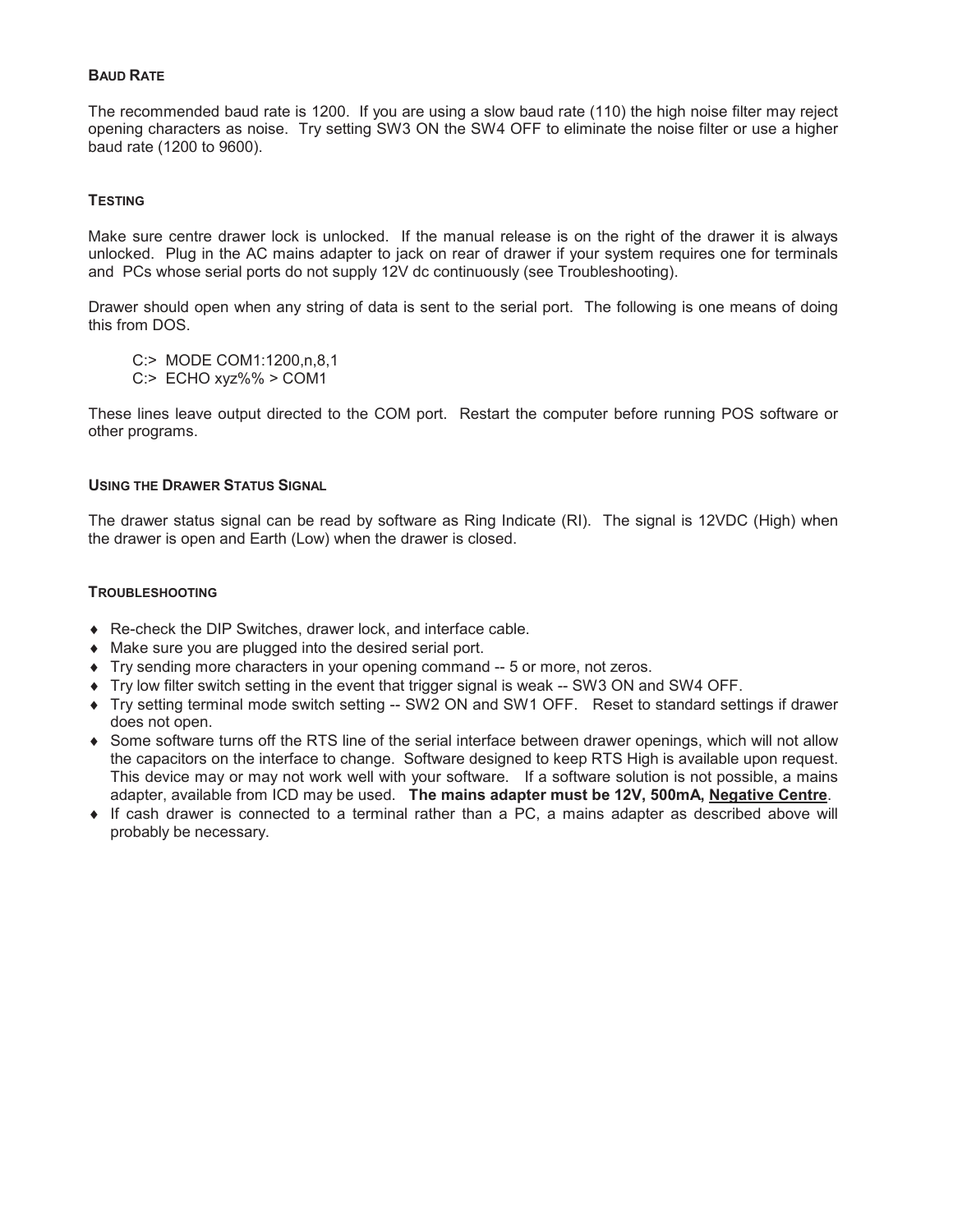**I-192 3S-460-NF-BMA KSC Serial RS232 Cash Drawer Switches 1 and 4 Down (On) 2 and 3 Up (Off) Or 1 and 3 Down (On)**

**Use the following commands to test tilldraw opening. The MODE command configures the PC's COM port. The ECHO command will open the tilldraw. NB. Amend COM1 to COM port tilldraw is connected to. Please ensure the tilldraw is not locked before testing.**

**Click Start, Run, CMD**

**2 and 4 Up (Off)**

**C:\>MODE COM1 9600,N,8,1**

**Status for device COM1:**

| 9600       |
|------------|
| None       |
| 8          |
| 1          |
| OFF        |
| <b>OFF</b> |
| OFF        |
| OFF        |
| <b>OFF</b> |
| ON         |
| DЫ         |
|            |

**C:\>ECHO 1234 >COM1**